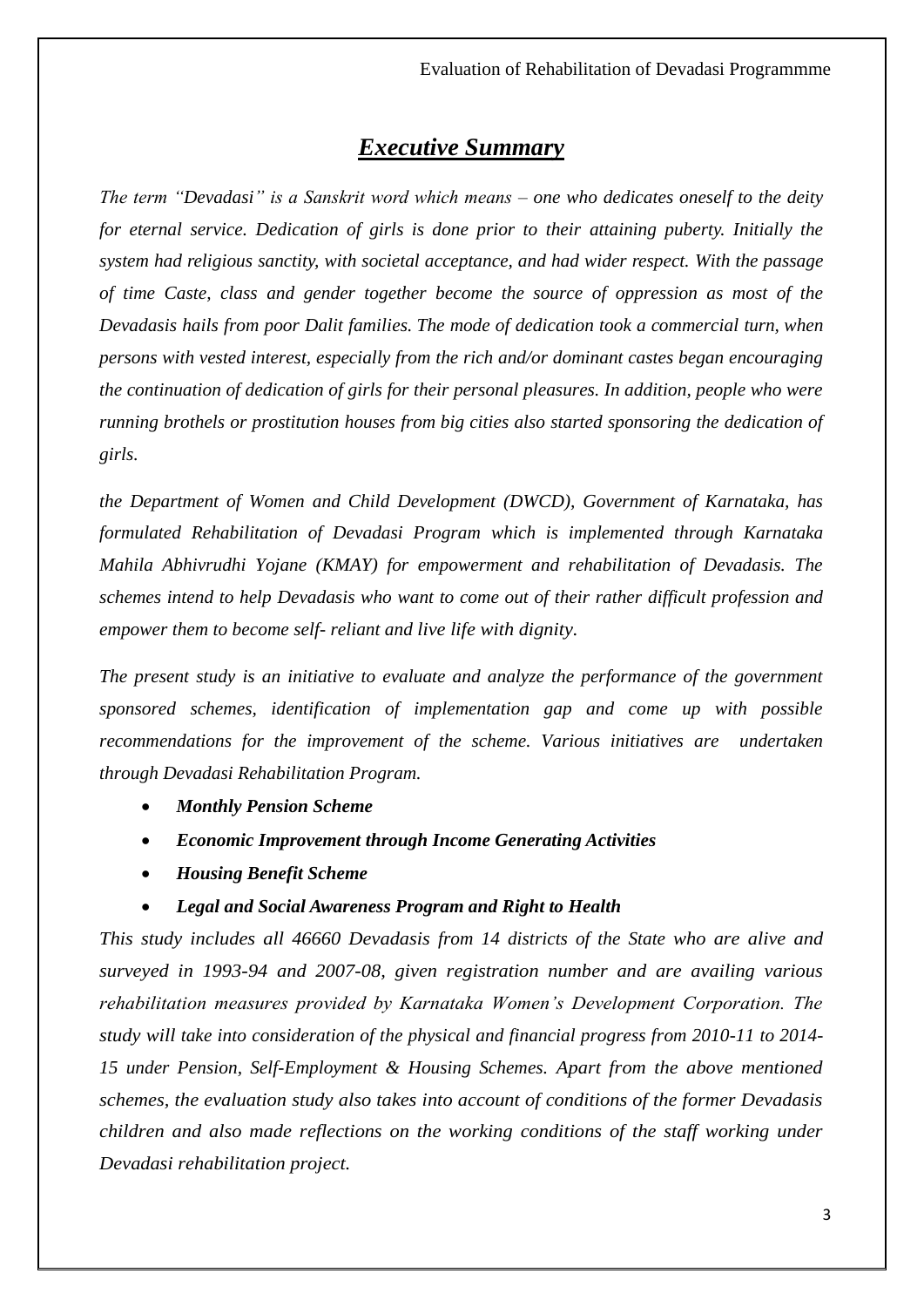## *Objectives of the study:*

- *1) To evaluate whether the dedication of girls has totally ceased.*
- *2) To assess the social, economic, educational and cultural practices of ex-devadasis before and after implementing the program.*
- *3) To assess the impact of rehabilitation provided by the Women Development Corporation program such as monthly pension, Self-Employment Program and Housing schemes.*
- *4) To make policy suggestions for effective implementation of the program and its continuation with modification if any.*

## *Evaluation Methodology:*

*The evaluation Study will follow methodological triangulation to maintain balance between qualitative and quantitative data. Total 575 samples have been selected from 9 sampled districts of Vijayapura, Bagalkote, Ballari, Belgaum, Raichur, Dharwad, Koppal, Chitradurgaand Davangere through purposive sampling method. For the collection of qualitative as well as quantitative data following tools and techniques have been used.*

- *1. Interview Schedule*
- *2. Focus Group Discussion (FGD)*
- *3. Structured Interviews with Key Officials from the field*
- *4. Observations from the field*

## *Major Findings:*

#### *Biographical Background*

- *95.3% respondents are from dalit background and 4.3% of them are from tribal background.*
- *More than 47% respondents are above 50 years and suffering from various ailments due to poverty, stressful life poor access to nutrition, exposure to violence and drinking habits.*
- *94.3% of them are illiterate.*
- *96.7% respondents' annual income is below 40,000/pa. For 68.2% major source of income is coolie work*
- *97.9% of the beneficiaries are not legally married but 90.1% of them are having children.*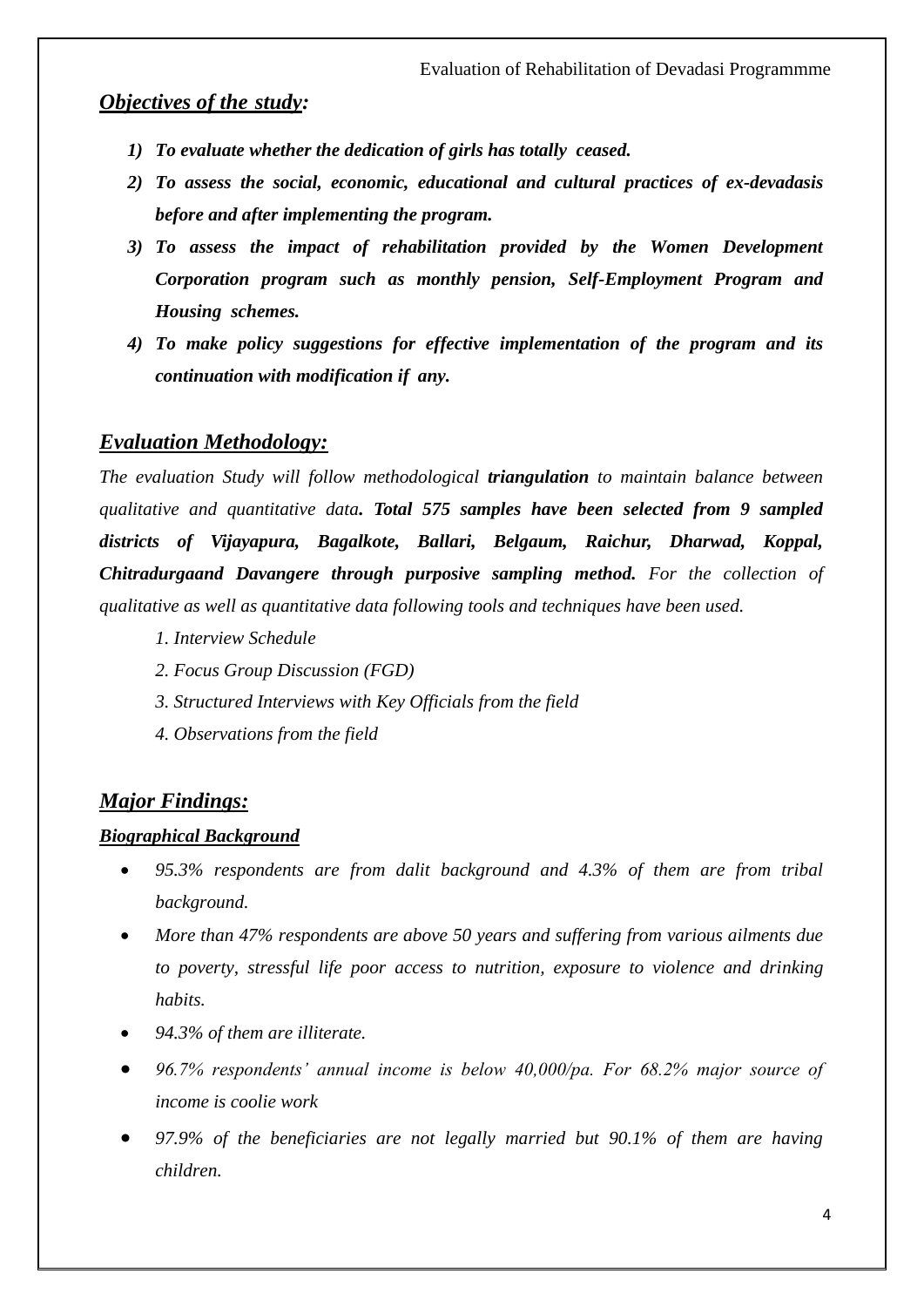## *Pension Scheme:*

- *Beneficiaries receive pension once in three months (94.7%) and around 5.3% receive once in 6 months. Since most of them live in abject poverty there is demand for monthly disbursal of pension benefits.*
- *94% of the surveyed beneficiaries demand for the enhancement of pension from existing Rs1000. 23.3% of the respondents want it to be increased up to Rs 2000 while 62.7% believe Rs 3000 will be sufficient amount.*
- *But along with this demand the most important demand arising out from FGDs is the creation of separate pension slabs based on age. With 60 years of age pension must increase.*

## *Housing Scheme:*

- *Around 45.71% house only constructed on the beneficiary owned sites of dimensions prescribed (15X20 feet) most of the cases they have far exceeded the dimension.*
- *Only 54.29% house includes a hall, kitchen and toilet. Access to toilet is still a major issue. In many places where houses were more than 10 years old, those houses have either collapsed or in a dilapidated conditions due poor building materials and inability to maintain.*
- *According to the respondents less than a year (25.1%), 1yr to 2yrs (69.7%), more than 2years (5.1%) is the average time taken for a house to be completely constructed computed from the date of disbursement of financial assistance.*
- *Electrification is done in 85.1% houses while 64.0% houses are provided with Water Supply connection.*

#### *Income Generation Activities and Self Help Groups:*

- *Under the reviewed scheme one time grant (Rs20, 000/-) is disbursed to the beneficiaries where no repayment clause is mentioned.*
- *On previous scheme 10,000 loans and 10,000 subsidies used to be provided. Beneficiaries were supposed to repay the loan to the Bank in 3 years' time. On enquiry it was learnt that beneficiaries' repayment performance is very positive in almost all districts (more than 90%). Since loan and pension accounts mostly are in the same bank, often Bank recovers the default loan repayment from pension amount.*
- *Prominent income generating activities taken by the beneficiaries includes Dairying 34.4%), Goat/ Sheep raring (12.8%), Fruit business (11.6%), Vegetable business*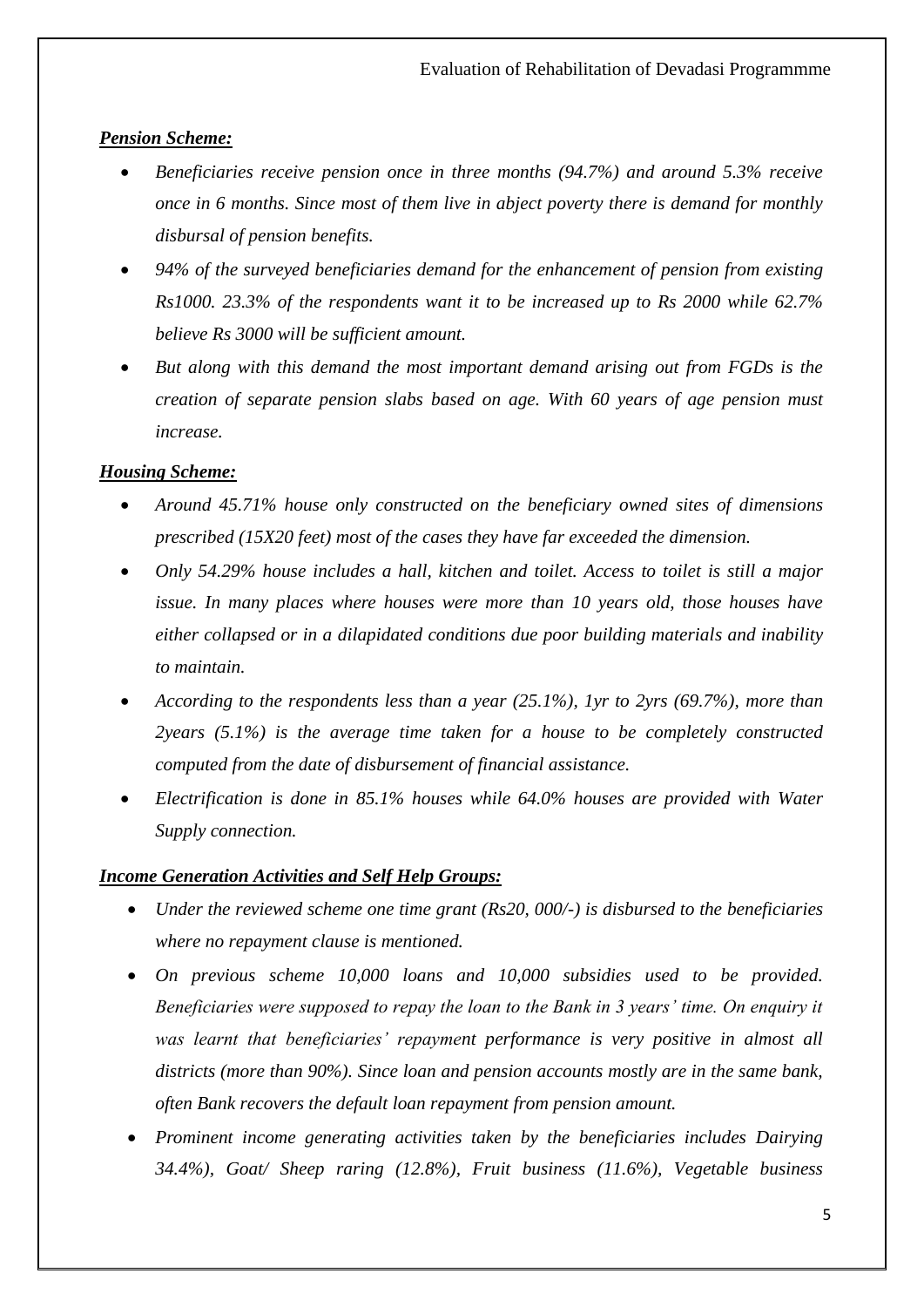#### Evaluation of Rehabilitation of Devadasi Programmme

*(13.6%), Petty business / Kirana shop (10%), Paan Shop (5.2%), timber/wood (3.2%), Clothes/tailoring (2.8%), Hotel (1.2%), Ration shop (1.6%).*

- *Most of the time activities are at the subsistence level, supported by incomes from other activities / other family members.*
- *76.6% of respondents formed SHG's under DRP program while 9.6%are members of other SHGs formed by other dept and 13.7% are members of both the SHGs.*
- *DRP SHG's apart from small savings and loan at personal level nothing significant is happening towards economic empowerment but no doubt it creates common platform for awareness and interaction.*
- *Former Devadasis are often overlooked in the initiatives of the departments in formation of SHGs.*

#### *Awareness Program:*

- *97.6 % beneficiaries participated in Legal awareness on prevention of Devadasis dedication while 97% beneficiaries Participated in awareness program on Cleanliness 85.6%beneficiaries have participated in Anti Superstition drive.*
- *95.8% beneficiaries attended Health camp and 45.4% of them have attended more than three program. 42.5% beneficiaries have received referral card and those who has received the card only 36.8% used that for follow up action.*
- *42.3% attended health camp once in three months while 43.8% have attended health camp once in six months.*
- *71.8% of the total surveyed beneficiaries have been issued with health insurance but only12.1 % have used it so far.*

#### *General Perception:*

*The process of dedication has more or less stopped. But there are few instances of recent reported cases from Raichur and Ballari where DRP officials could prevent dedication. But few personalized dedication of Physically challenged children, children of Devadasis are surreptitiously taking place within four wall. In such cases dedication is a part of wider network trafficking and victims are sent out of their locality immediately after dedication. Almost all the beneficiaries believe that the economic and social condition of the Ex-devadasis has improved* 

*after all the interventions of DRP. 78.8% of the respondents believe DRP interventions have helped them to lead a life of dignity. It has increased their status and social acceptability to a great extent. 19.6% respondents felt happy as through DRP interventions they can make their children happy and provide them better life. The scheme has yet to achieve its objectives. Therefore, with modifications scheme must continue till it reaches its desired goal.*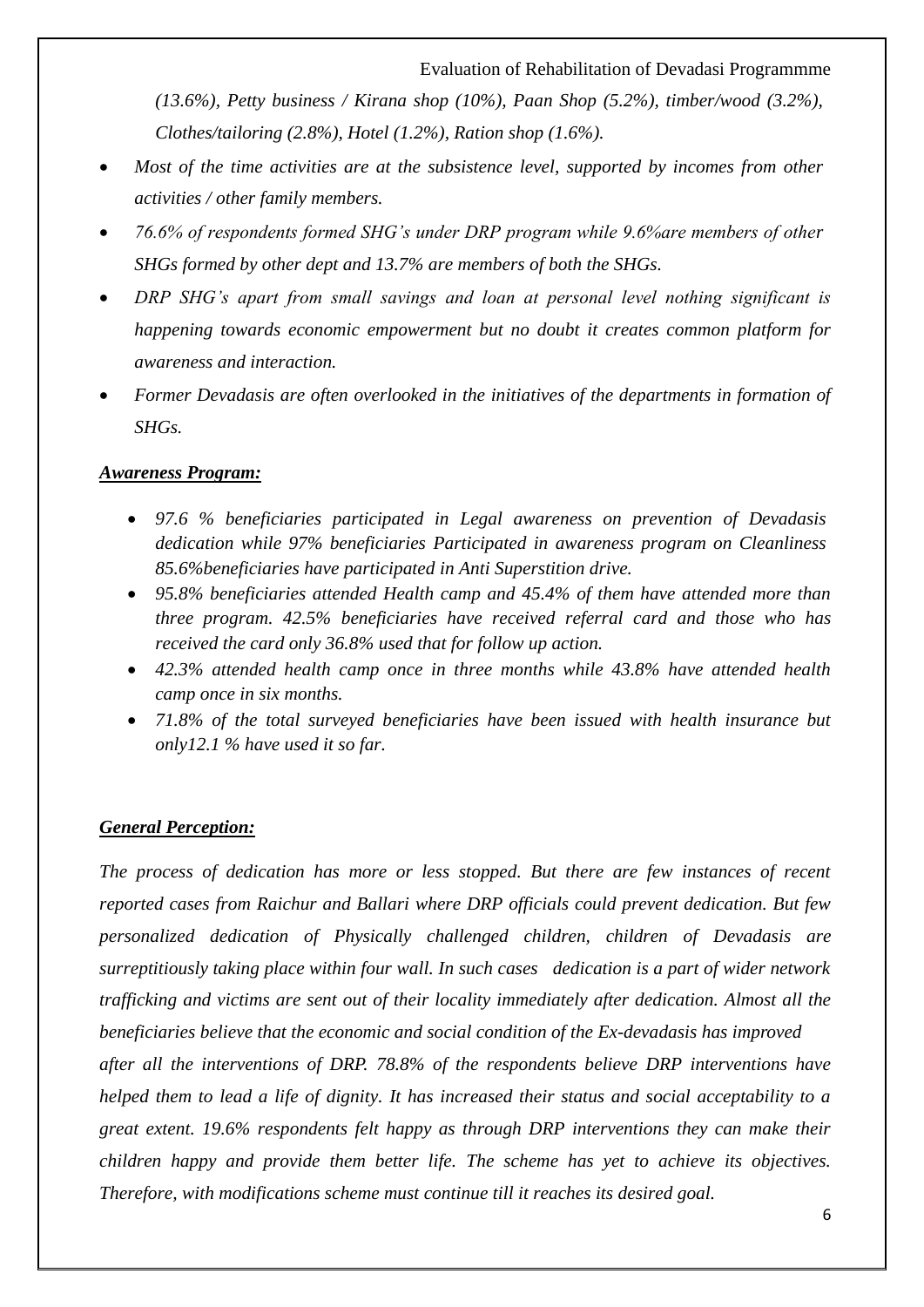## *Recommendations:*

#### *Pension Scheme:*

- *1. Introduction of separate Higher pension slab for senior citizens who has crossed 60 years of age at the rate of 2500/pm*
- *2. Compulsory Adhar linking of Pension benefits.*
- *3. Monthly disbursal of pension facilities*

#### *Housing Scheme:*

- *1. Proper implementation of mandatory construction of toilet for the beneficiaries of Housing Scheme and in earlier cases where toilets were not constructed it need to be constructed. Wherever scarcity of land is there Panchayat must take initiatives of construction of Public toilets. In public toilets accessibility of people from all the caste need to be ensured.*
- *2. Vertical growth in construction of housing need to be promoted:*
- *3.Deplorable condition of the old non-RCC mud houses requires grants for maintenance and reconstruction of dilapidated, collapsed houses.*
- *4. Reduction of corruption at the Panchayat level at different stages and more power to the DRP officials in disbursing loan amount.*

#### *Income Generation Scheme:*

- *1. Cooperative, skill based, market linked projects need to be promoted to empower the relatively young beneficiaries.*
- *2. Emphasis should be shifted from individual beneficiaries to the collective cooperative initiative as individual fund is too meagre to do anything beyond subsistence level.*

#### *On Former Devadasis' Children:*

- *1. Temporary Pension benefits need to be introduced for former Devadasis children who has lost their mother till they turn 20 years of age.*
- *2. Full tuition and hostel fee reimbursement of beneficiary's children pursuing higher and professional education (even if they could secure a seat in private institution).*
- *3. Some skill based job oriented training for educated unemployed and loans for entrepreneurial activities.*